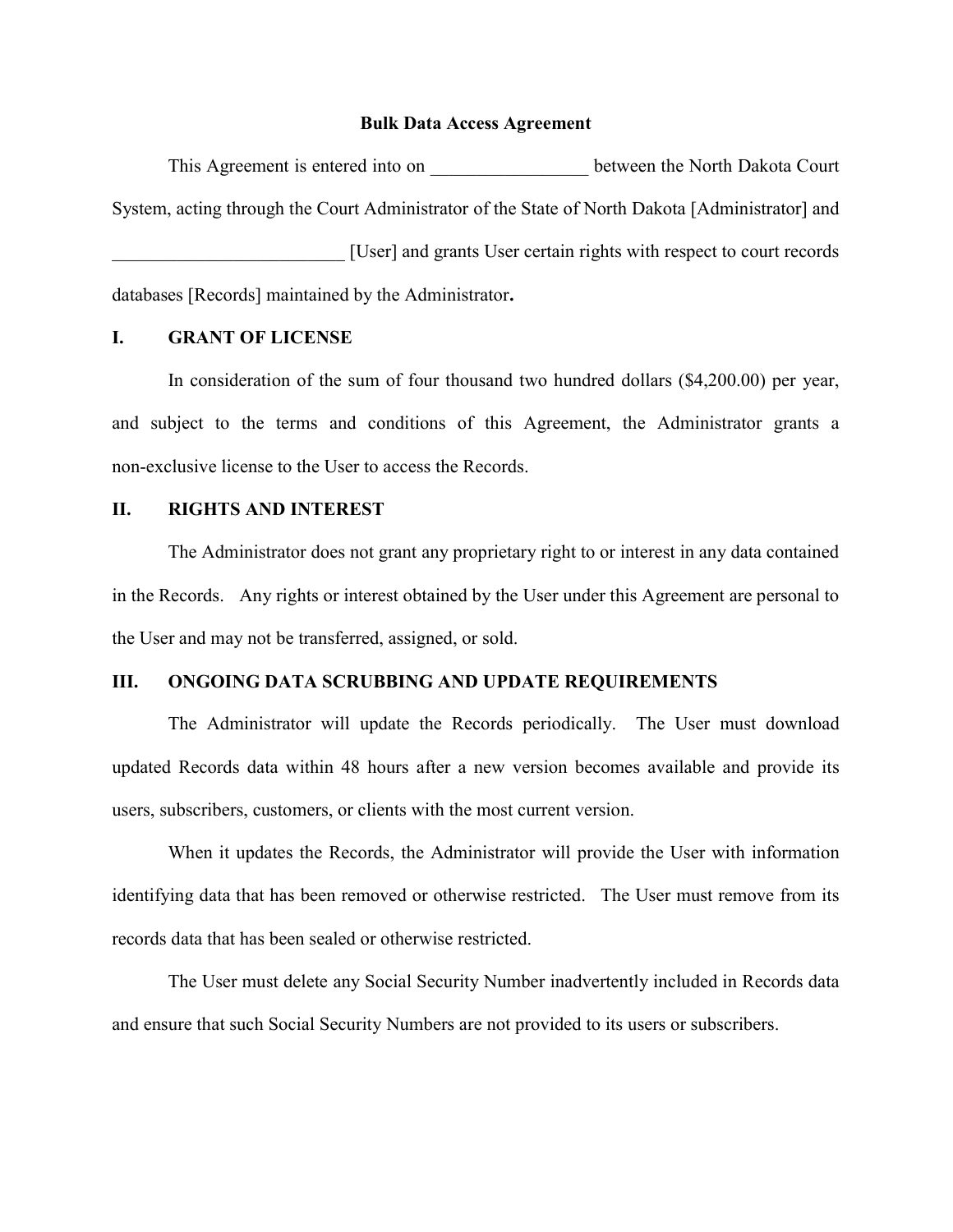# IV. RESTRICTION ON USE OF RECORDS

## A. Compliance With Authorities

The User agrees to comply with all current, or as subsequently amended federal and state laws, court rules and administrative rules and policy governing, regulating and/or relating to the dissemination of data and information, to privacy, and to the confidentiality of the data and information provided under this Agreement.

# B. Commercial Solicitation Prohibition

The User agrees not to furnish, in any form, any individual name, address or other identifying data from the Records to any person or entity for the purpose of commercial solicitation of the individual.

# C. Resale of Records

The User may not reproduce or distribute or disseminate Records information in bulk but only in response to an individual record inquiry.

D. Exceptions, Revisions, or Waiver

Any exceptions, revisions, or waivers to these restrictions requested by the User must be approved in writing by the Administrator and received by the User prior to the requested use or dissemination of Records data and information.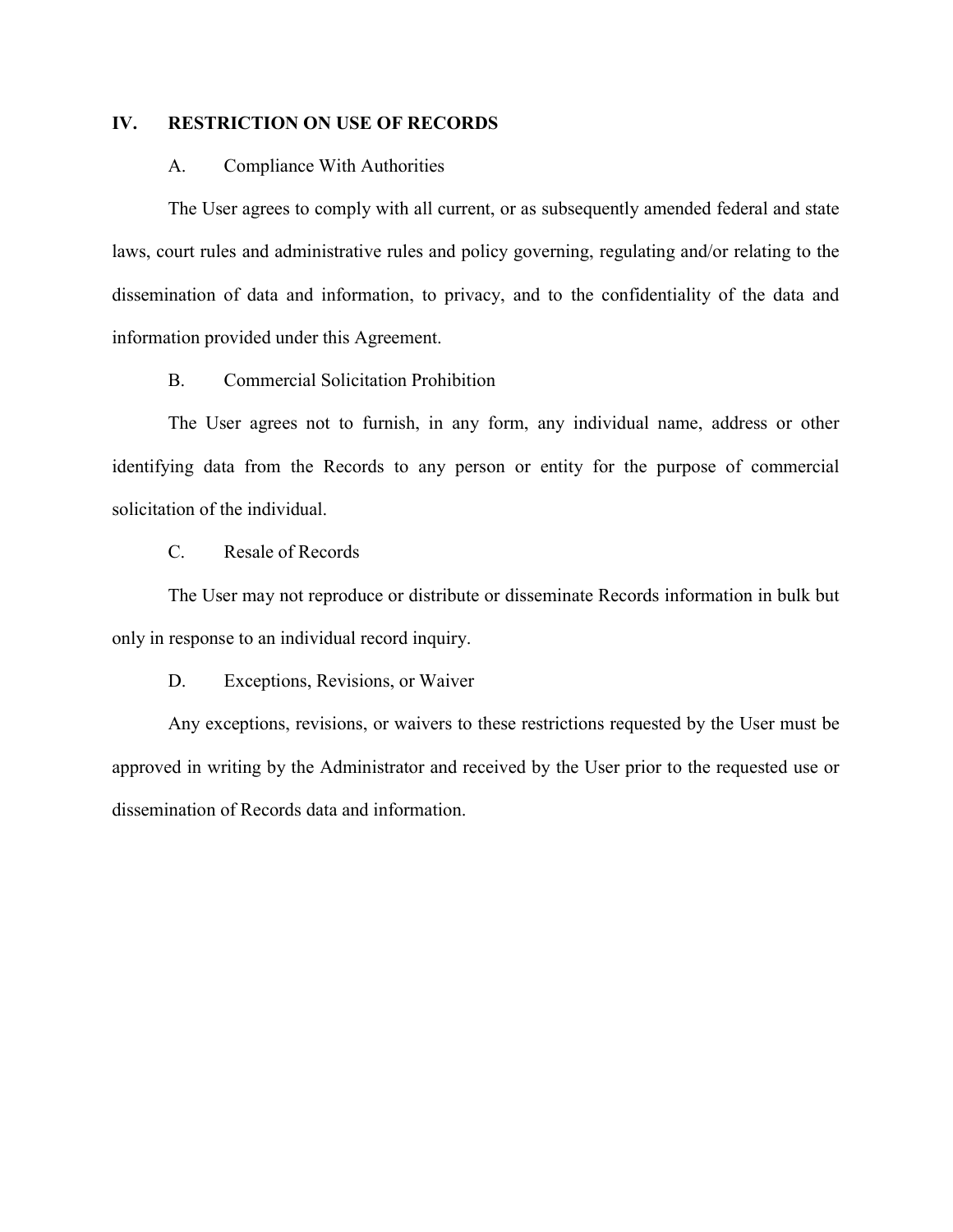# V. DISCLOSURE REQUIREMENTS

The User agrees to provide a disclosure statement to each user, subscriber, customer, client or other third party at the time any data or information from the Records is provided. At a minimum, the User will ensure that a statement is displayed or provided every time data or information is provided which states:

The data or information provided is based on information obtained from the North Dakota district courts as of  $\qquad \qquad$  . The Court Administrator and the North Dakota Supreme Court:

A. Do not warrant that the information is accurate or complete except for court purposes;

B. Make no representations regarding the identity of any persons whose names appear in the records; and

C. Deny liability for any damages resulting from the release or use of the data or information. The user should verify the information by personally consulting the official record reposing at the district court.

#### VI. AUDITS

The Administrator may, at its discretion, perform audits of the User to verify compliance with the terms and conditions of this Agreement and the appropriate use of the data provided by the Administrator. The User agrees to cooperate with the Administrator and other authorities authorized by law in an audit that is conducted of the User. Also, the User agrees to cooperate fully with prosecutorial authorities in any action brought against the User or any of the User's subscribers relating to the reproduction, distribution, dissemination, or other use of the data and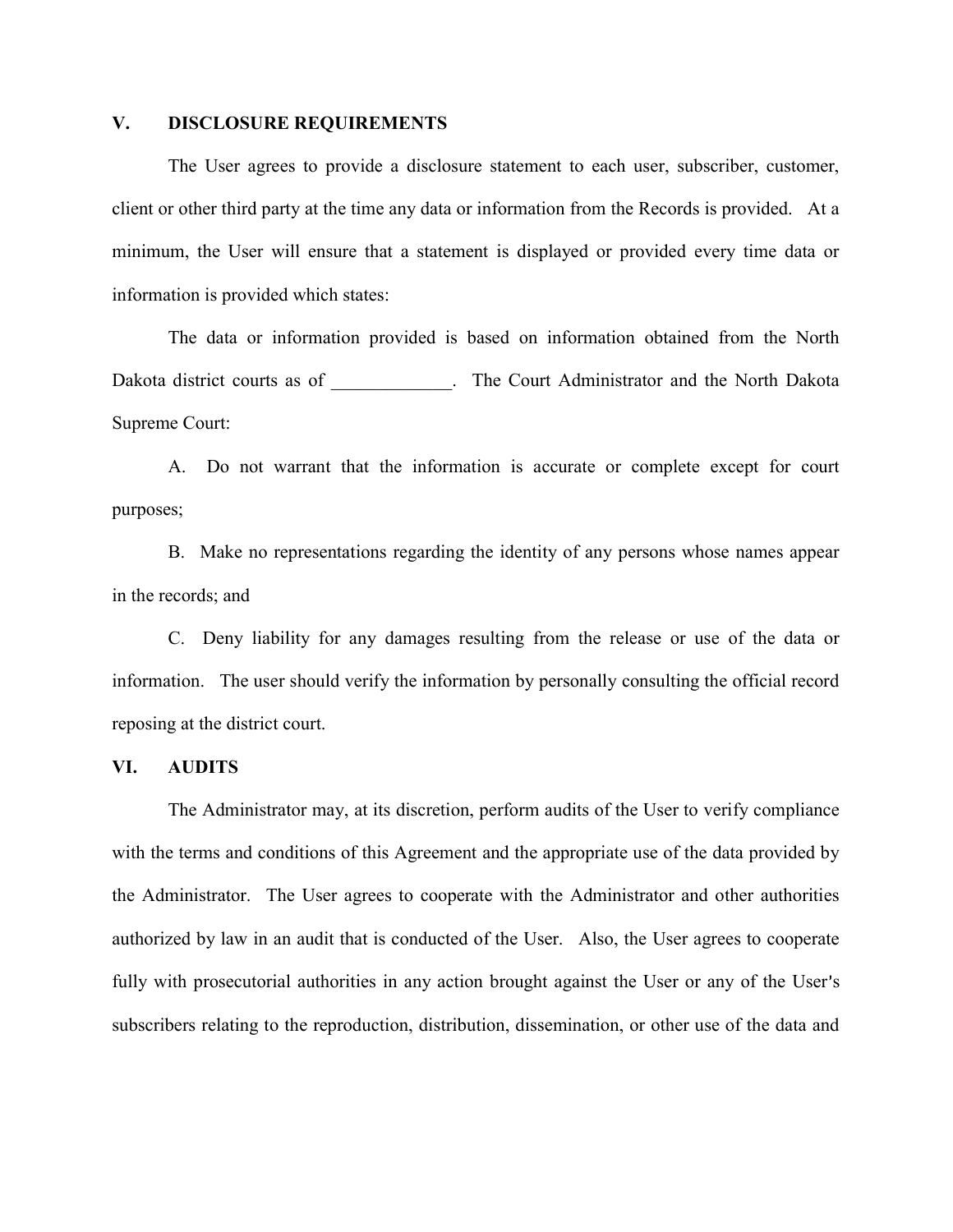information provided by the Administrator under this Agreement. Nothing in this provision limits or abridges the User's constitutional rights against self-incrimination.

The User agrees that the Court Administrator may include "control" or "salted" data as a portion of the provided data or information as a means to ensure that any personally identifiable information is not used for commercial solicitation purposes or in an indiscriminate and reckless manner. Furthermore the User agrees to allow the Administrator to perform audits, at its discretion, to detect the unauthorized removal of control data or the warehousing of stale-dated data or information subsequently expunged, restricted or amended.

The User agrees to provide the Administrator with access at no charge to any database created using data or information from Records for the purpose of monitoring and auditing contract compliance.

### VII. DISCLAIMER OF WARRANTIES

The Administrator provides no warranties, express or implied, including, without limitation, the implied warranties of merchantability and fitness for a particular purpose, with respect to the data or information provided under this Agreement.

The Administrator provides no warranties, express or implied, that the data or information provided is accurate, current, correct, or complete. It is expressly understood that it is the responsibility of the User and/or its subscribers, customers, clients, or other third parties to whom the information and data was supplied to verify the data or information obtained under this agreement with the official court information reposing at the district court.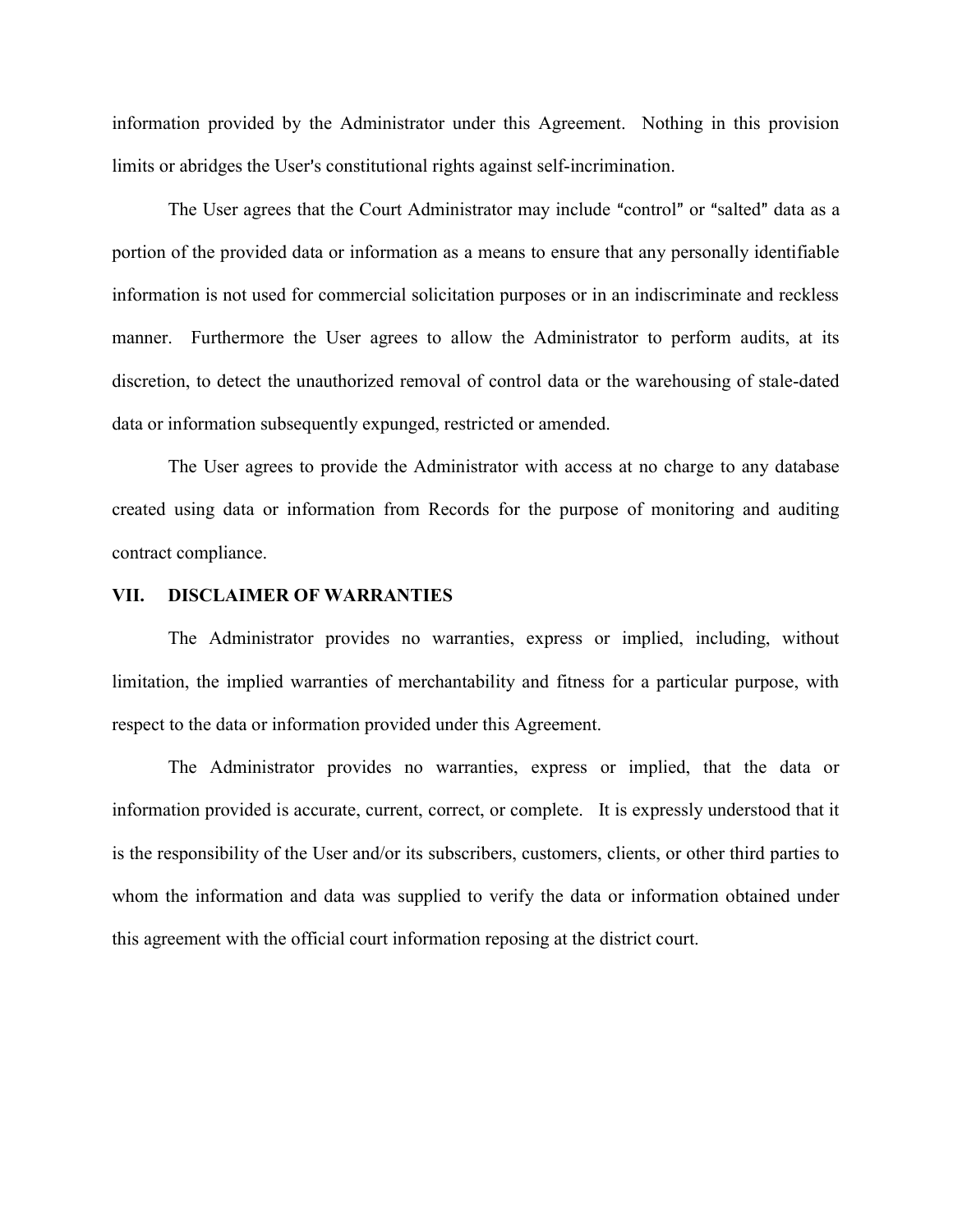## VIII. LIMITATION OF LIABILITY

The User acknowledges and accepts that all data and information provided under this Agreement is provided on an "As Is" basis and that the data and information may be subject to error or omission and, therefore agree that Administrator is not responsible or liable in any way whatsoever for the validity of any data provided or for the use of the data and information provided. Specifically:

The Administrator is not liable for any demand or claim, regardless of form of action, for any damages resulting from the use by the User of any information or data provided under this Agreement.

The Administrator is not liable for any demand or claim, regardless of form of action, for any damages arising from incorrect or incomplete data or information provided under this Agreement.

The Administrator is not liable to the User or any other party for any loss, including revenue, profits, time, goodwill, computer time, destruction, damage or loss of data, or any other indirect, special or consequential damage which may arise from the use, operation, or modification of data provided under this Agreement.

#### IX. INDEMINIFICATION

The User hereby agrees to defend, indemnify, and hold harmless the North Dakota Supreme Court, the Administrator, its employees, and the State of North Dakota from all loss, risk of loss, and damages (including expenses, costs, and attorney fees) sustained or incurred because of or by reason of any claims demands, suits, actions, judgments, or executions for damages of any and every kind and by whomever and whenever made or obtained, allegedly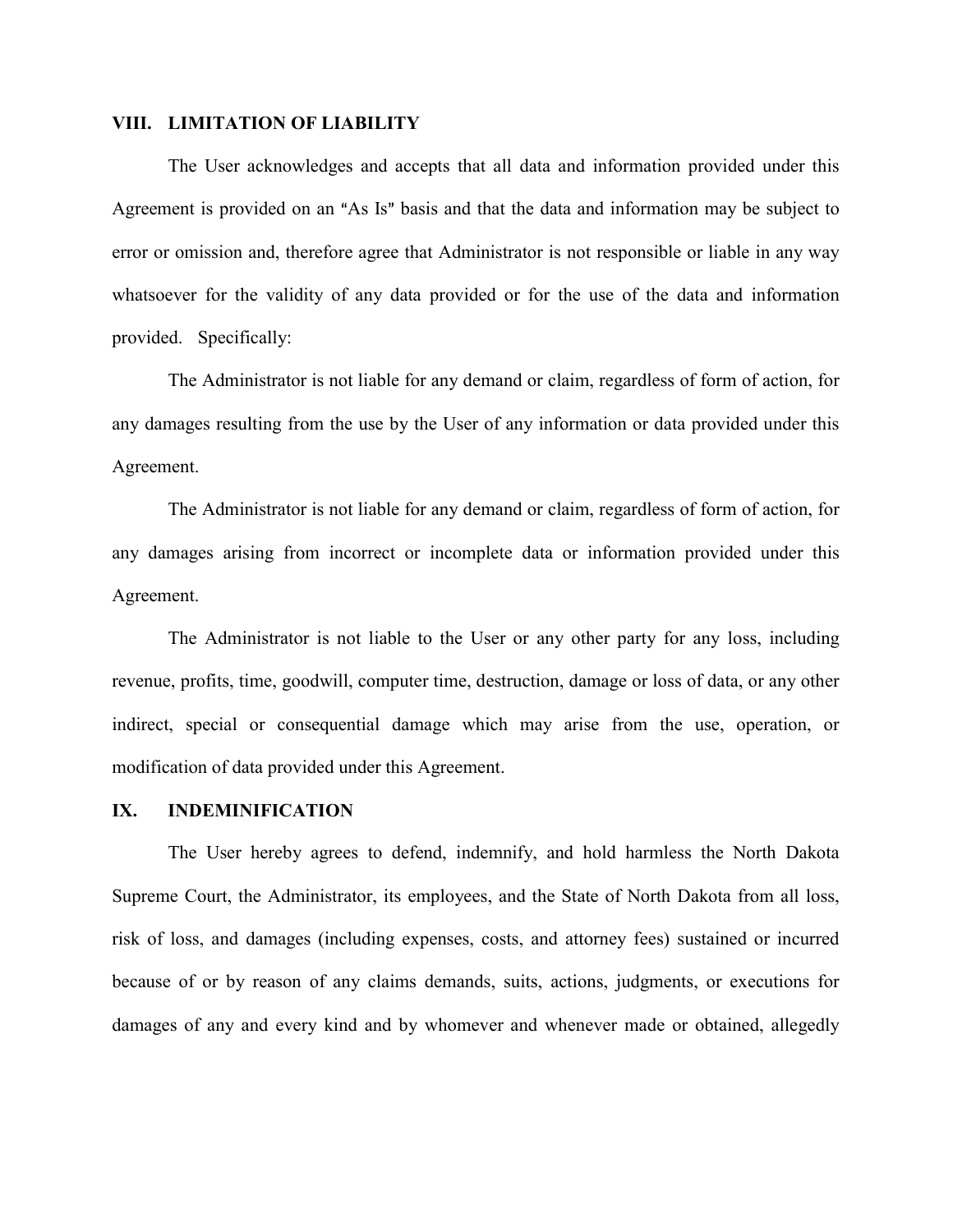caused by, arising out of, or relating in any manner to any use made of the data or information obtained under this Agreement.

# X. INSURANCE

The User must, at its own expense, maintain, for the duration of this Agreement, liability insurance sufficient to fulfill its responsibilities under Section IX above. Such insurance must have limits of not less than one million dollars each occurrence and two million dollars general aggregate. The insurance must cover liability arising out of any use made by the User of the data or information obtained under this Agreement and must contain separation of insured's (cross liability) provisions. The State of North Dakota, the North Dakota Supreme Court, the Administrator, its elected and appointed officials, agents, and employees must be named as additional insureds on said policy.

The User must furnish evidence in the form of a Certificate of Insurance satisfactory to the Administrator that insurance has been secured. Failure to provide proof of insurance as required or the lapsing or cancellation of such insurance coverage will result in termination of the Agreement.

#### XI. SUBSCRIBER PROVISIONS

#### A. Subscriber Compliance

The User is at all times obligated to ensure its users, subscribers, customers, or clients comply with all provisions of the law regarding the use of information provided to the User under this contract.

#### B. Subscriber Agreement

The User must enter into a written subscriber agreement with each of its users, subscribers, customers, or clients. Electronic "Click Through Agreements" that conform with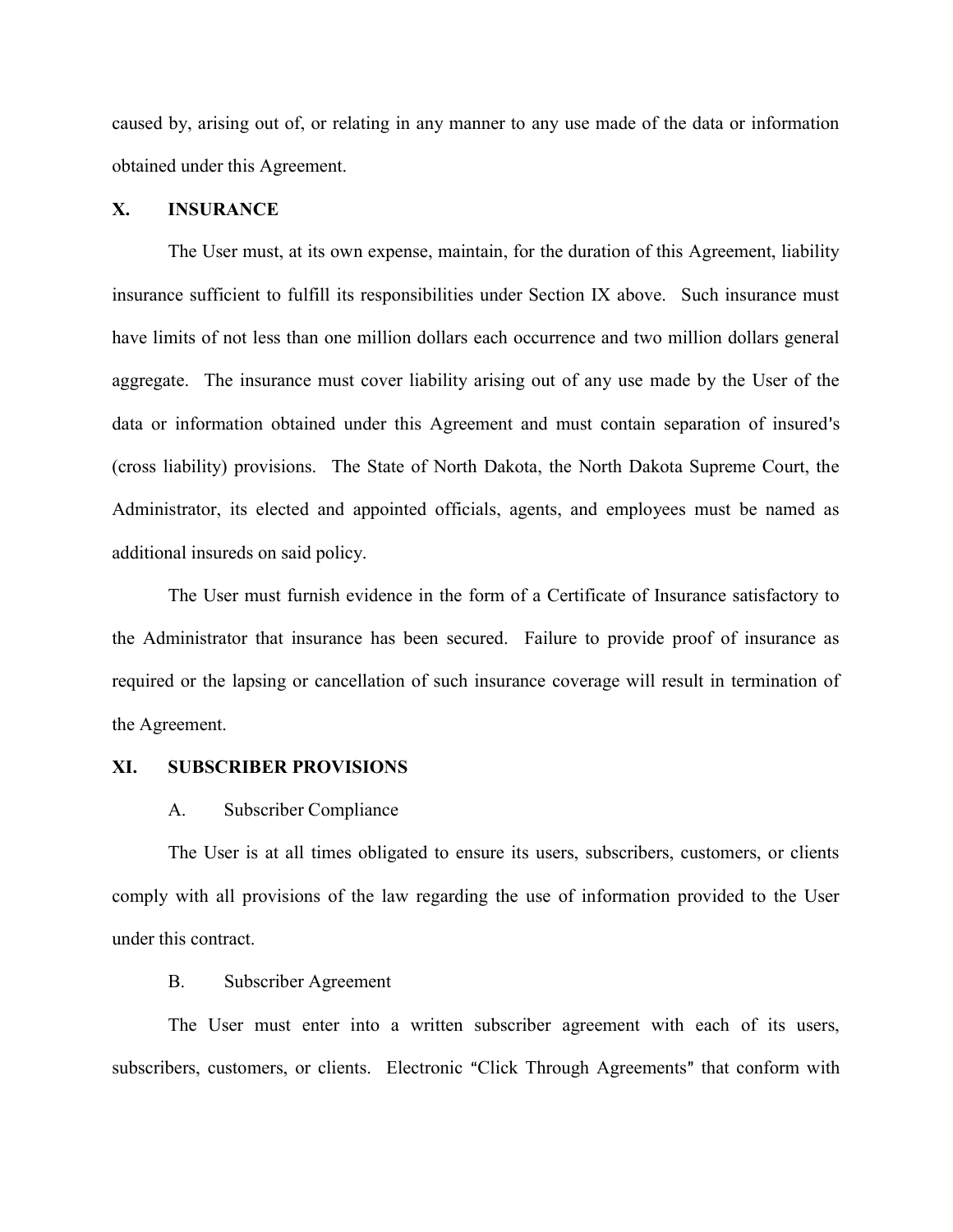contract mutual assent standards are considered written agreements for the purposes of this Agreement. Such agreements must specifically detail the access that the users, subscribers, customers, or clients will have, detail authorized uses of the data accessed, condition access to authorized lawful use, and include a provision for immediate termination of the agreement in the event of improper use of the data or information.

C. Subscriber Certification

The User must obtain a certification from the user, subscriber, customer, or client stating that the person will use the information only for those purposes allowed by law and under the subscriber agreement.

D. Retention of Subscriber Information

The User agrees to maintain a record of the subscriber agreements and subscriber certification for a period of not less than six years from the latest date the User disclosed information to the subscriber and must provide such record to the Administrator upon request.

# XII. ASSIGNMENT

The User may not, without the express written permission of the Administrator, transfer or assign:

A. this Agreement or any portion thereof;

B. any right or benefit accruing to the User under this Agreement; or

C. any claim arising under this Agreement.

## XIII. TERMINATION

A. General

This Agreement may be terminated without cause by either the Administrator or the User upon thirty (30) days written notice.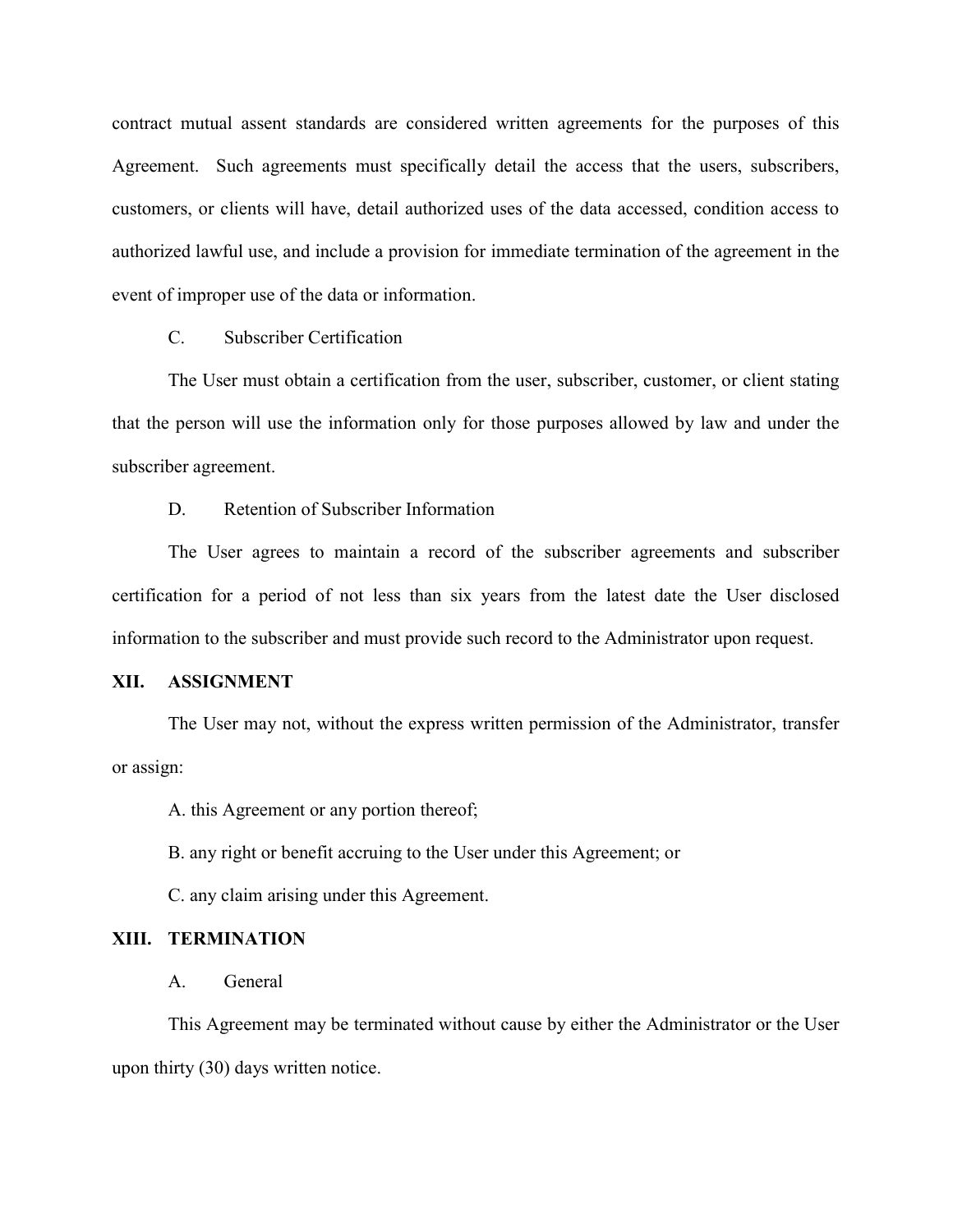# B. Termination for Cause

The User accepts full responsibility and liability for any violations of this Agreement by the User or any officer, employee or agent of the User and any such violation will result in immediate termination by the Administrator of all data and information provided to User or any officer, employee or agent of the User in any form and immediate forfeiture to the Administrator of any court provided data and information, in any form, held by the User or any officer, employee or agent of the User. In such event, the User will be liable for damages as authorized by law.

# C. Termination for Nonpayment

The Administrator may immediately, without notice, terminate this Agreement for failure of the User to pay an invoice outstanding longer than 30 days.

D. Termination in Event of Assignment

The Administrator in its sole discretion may terminate this Agreement without notice if the User transfers or assigns, without the express written permission of the Administrator: (i) this Agreement or any portion; (ii) any right or benefit accruing to the User under this Agreement; nor (iii) any claim arising under this Agreement.

E. Termination procedure:

Upon termination of this Agreement, the User agrees to stop disseminating any data or information provided under this Agreement and destroy all data and information provided under this agreement.

## XIV. Entire Agreement

This written contract constitutes the entire agreement between the parties.